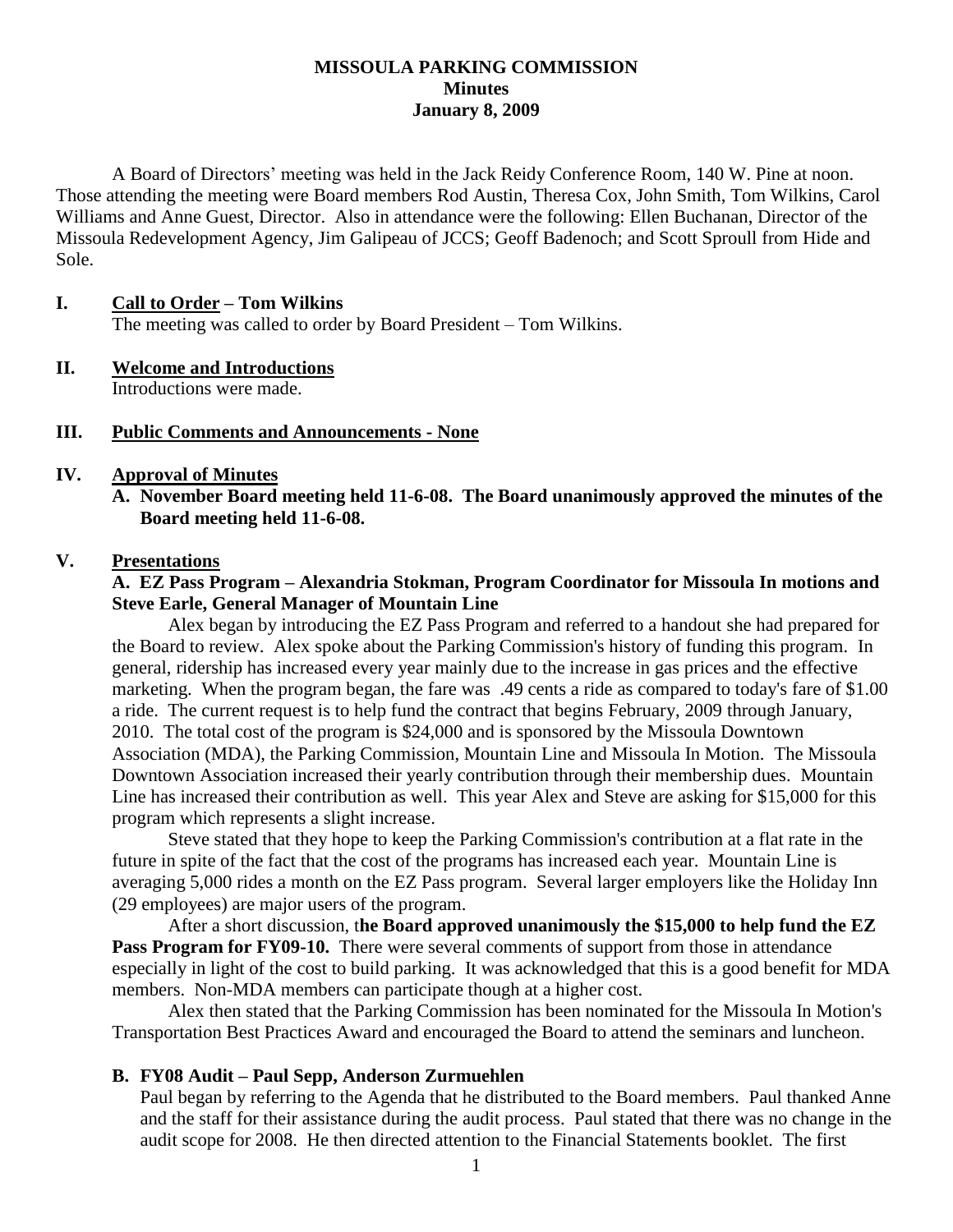section, Management's Discussion and Analysis and Financial Highlights, shows that the current assets are in line with previous years. Basically it has been an uneventful year. The net income closely matches what the past increase has been. Operating expenses included the Downtown Master Plan and the Riverside Lot feasibility study conducted by Carl Walker. Bond interest went down as well as general interest income which is understandable because of the recent downward movement of the market. Regardless the Parking Commission shows a good net cash increase.

Notes to the Financial Statements are much the same as past years. There were no internal control findings or issues.

Paul then brought the Board's attention to the separate reports that were basically boiler plate. Basically they issue an opinion on accounting findings which there were none.

The Management Letter is the third report. Again, there is nothing significant. Communication between JCCS and the City Finance Department is always a concern though it has improved a great deal over the last several years.

After Paul entertained a few questions, the Board accepted the report as presented.

#### **VI. Action Items - None**

### **A. Front Street Parking Structure – Ellen Buchanan, Director of the Missoula Redevelopment Agency (MRA)**

Ellen began by referencing an email to the Board regarding the Request For Qualifications (RFQ) and the Request For Proposals (RFP) process and how the Parking Commission Board and the MRA Board will participate in the process. She anticipates that there will be a lot of responses to the RFQ. These responses will then be narrowed down to 5 or 6 proposals. At that time, a representative team will be established to make the final selection. Both Tom and Rod voiced interest in helping in the RFQ and the RFP process. The RFQ responses are due on Friday, the  $16<sup>th</sup>$ . It is hopeful that the RFP will be sent out by Friday, the  $23<sup>rd</sup>$ .

Ellen then spoke about the Construction Manager At Risk concept. If we are able to prevail with this concept, it will be the first one in Missoula. The total number of parking spaces in the structure will be based on bonding capacity.

After a significant discussion it was the consensus of the Board to commit up to 50% of the Parking Commission's cash reserve and 50% of the Parking Commission's bonding capacity. This could be adjusted based on responses to the Riverfront Triangle and Crandall Arambula's analysis of the Parking Commission's financial capacity. Basically the Board wants to build as big of a structure as possible relative to our financial ability. Based on the analysis from the DTMP, 400 spaces is what we need to be considering. At this point, the First Interstate Bank still needs to finalize the terms of the Buy/Sell with Macy's and begin negotiations with the Holiday Inn in order to secure the land necessary to build this size of a parking structure.

At this point of negotiating with Macy's, there is not the possibility of having Macy's pay a percentage of the operating  $\&$ /or maintenance costs. This was not part of the earlier conversations with the First Interstate Bank and at this point could become a deal breaker. The Board recognizes the position this puts us in and accepts Macy's position.

The Board asked questions about the benefit of having retail space versus additional parking inventory and Ellen stated that the consultants feel strongly about having street front retail even though it seems to be challenge in the current economic state. Ellen spoke about the benefit of creating a 100% retail intersection and that this is desirable especially in the "Retail Hot Spot".

Ellen then spoke about including Carl Walker as a parking consulting in the RFQ and utilizing their expertise as this project develops. They were included as parking consultant, structural and durability engineers. It is necessary to have the structural piece and the design firm be in sync. The foundational issue are complicated and this engineering work could be separated from the structural element which would allow a local engineer be the "engineer of record" and then work with the structural engineer. This way we create the ability for local engineers to participate in this project.